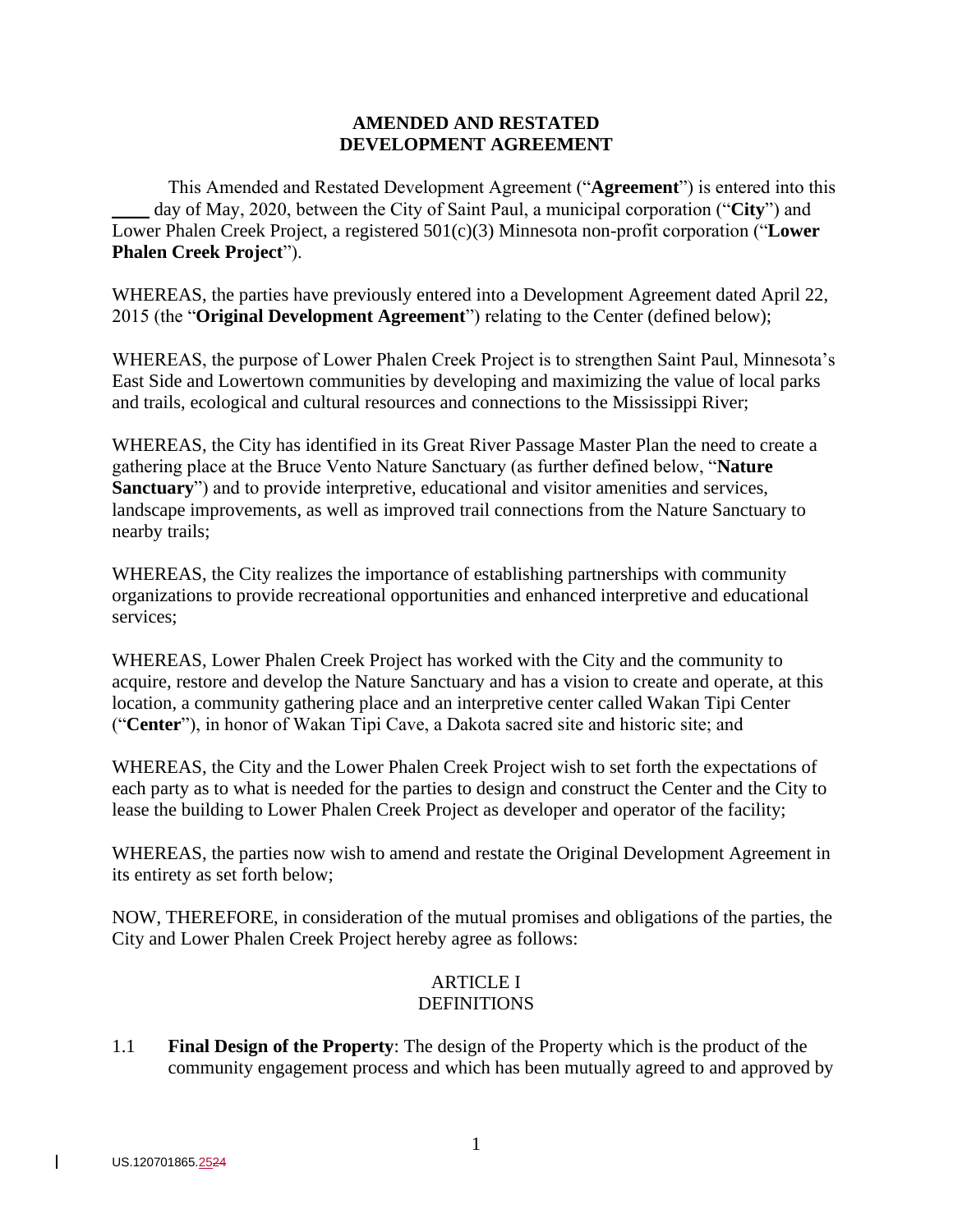the City and Lower Phalen Creek Project, as provided in Article VI, and includes Initial Improvements.

- 1.2 **Initial Improvements**: As defined in Article 3.4 below.
- 1.3 **Lease**. The Lease between the City and Lower Phalen Creek Project as further described in Article V below.
- 1.3 **Nature Sanctuary**: The entire 27.1 acres of property owned by the City of Saint Paul and operated as the Bruce Vento Nature Sanctuary, as identified on the attached Exhibit A, and which is part of the Metropolitan Parks and Open Spaces System.
- 1.4 **Project**: As further described below in Articles 3.3 and 3.4, the design and development of an interpretive and visitor center to be used for exhibits, programming and related educational and recreational opportunities and amenities. The programming and use of the Center will be complementary to and suitable for such a facility and consistent with its location on parkland and Metropolitan Parks and Open Spaces System land and will be subject to the Lease.
- 1.5 **Project Cost**: All costs related to the completion of the Project, including, but not limited to, Initial Improvements listed in Article 3.4, and all costs listed in Article 3.3 (1) - Wakan Tipi Center Preliminary Capital Budget Exhibit C, Tab 1.
- 1.6 **Property**: The 1.01 acre parcel identified as the Wakan Tipi Center Development site on the attached Exhibit B, which is also part of the Nature Sanctuary, or such other site within the Nature Sanctuary as agreed to in writing by the parties.
- 1.7 **State Grant**: That certain proposed grant of \$3,000,000 for Project Costs from the State of Minnesota to the Metropolitan Council as provided by the State legislature, Laws of Minnesota 2018, Chapter 214, Article 1, Section 17, Subdivision 6.

# ARTICLE II REPRESENTATIONS AND WARRANTIES

- 2.1 Representations and Warranties of the City. The City makes the following representations and warranties:
	- (1) The City is a municipal corporation organized and existing pursuant to Minnesota law and its City Charter, and it has the power and authority to enter into this Agreement and carry out its obligations hereunder.
	- (2) To its knowledge, neither the execution of this Agreement, the transactions contemplated herein nor the fulfillment of or compliance with the terms and conditions of this Agreement is prevented, limited by, or conflicts with any provision of Minnesota law, the City's charter, administrative code, or legislative

 $\mathbf{I}$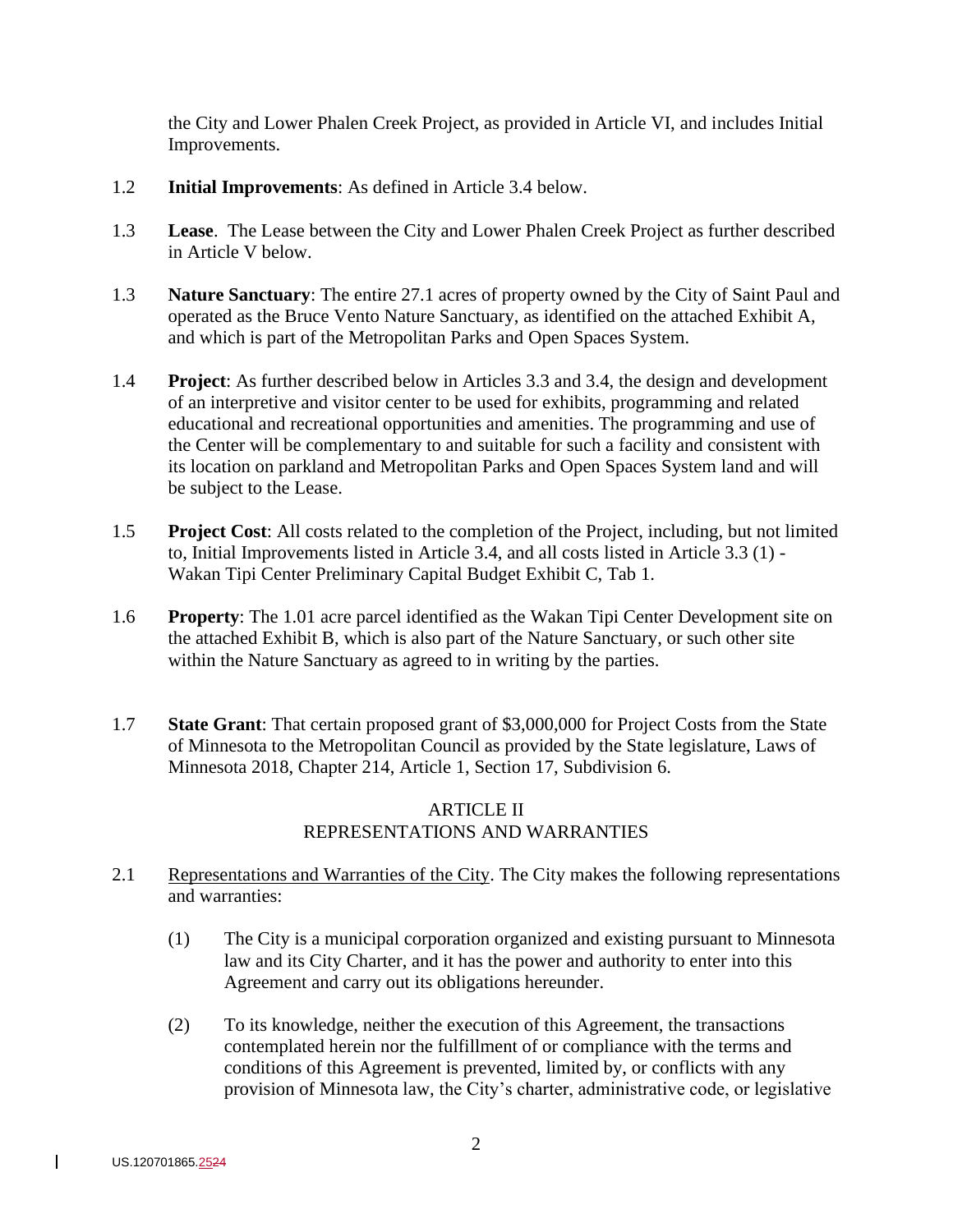code, or any contractual agreements of whatever nature to which the City is now a party.

- (3) The City is not presently aware of any condition or fact which would prevent it from carrying out and performing its obligations under this Agreement.
- (4) The City is not aware of any liens, leases, or other agreements affecting the Property, other than the restrictions placed on the use of the Nature Sanctuary as conditions of the grant to the City by the Metropolitan Council for purchase of the Property, the MPCA Environmental Covenant and Easement and the Conservation Easement from the City to the State of Minnesota, as amended.
- (5) To the best of the City's knowledge and belief, the top 4 feet of soil on the Property is free from any hazardous substances or other conditions which would adversely affect its use as contemplated by the Lower Phalen Creek Project. The City will provide any information it has concerning any remediation of hazardous substances on the Property, the level of clean-up achieved, and its No Action Letter from the Minnesota Pollution Control Agency.
- 2.2. Representations and Warranties of Lower Phalen Creek Project. Lower Phalen Creek Project makes the following representations and warranties:
	- (1) Lower Phalen Creek Project is a non-profit corporation, duly formed and existing under Minnesota Law.
	- (2) Lower Phalen Creek Project has the authority to enter into this Agreement and to perform its obligations hereunder, and to its knowledge is not in violation of any provisions of the laws of the State of Minnesota.
	- (3) To its knowledge, neither the execution of this Agreement, the transactions contemplated herein nor the fulfillment of or compliance with the terms and conditions of this Agreement is prevented, limited by, or conflicts with any provisions of the Articles of Incorporation or By-Laws of, or any contractual agreements of whatever nature to which Lower Phalen Creek Project is now a party.
	- (4) Lower Phalen Creek Project is not presently aware of any condition or fact which would prevent it from carrying out and performing the obligations under this Agreement.

# ARTICLE III PROJECT DESCRIPTION

3.1 Scope of the Project. Lower Phalen Creek Project intends to design and operate the Center, a facility which will: (1) honor the significance of Wakan Tipi Cave as a Dakota sacred site; (2) honor, accurately interpret and educate the community about the rich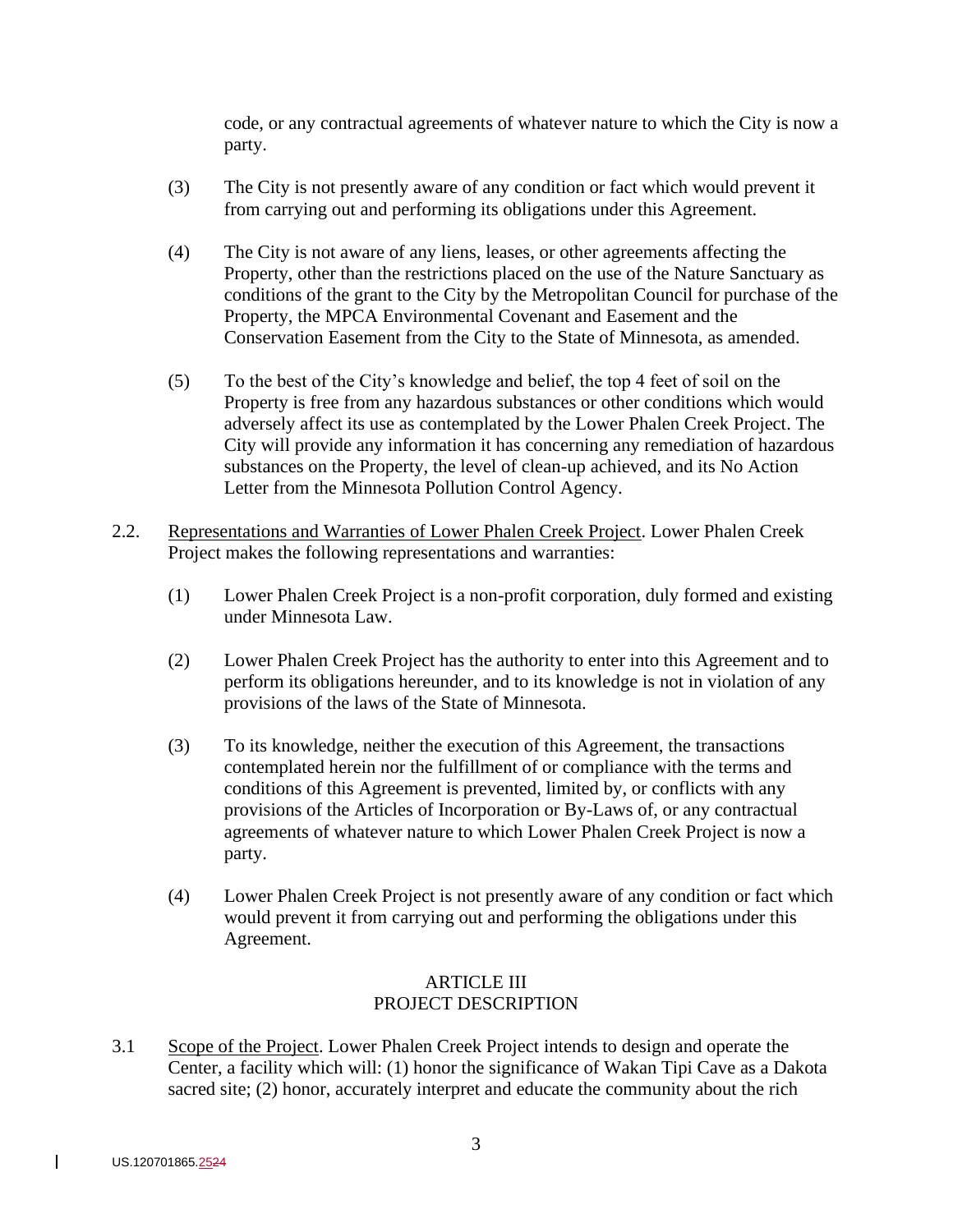cultural and natural history and features of the Nature Sanctuary, the Lower Phalen Creek Corridor and their connections to the Mississippi River; and (3) provide a gathering place and visitor facility for St. Paul's East Side and Lowertown communities as well as regional, statewide and national visitors.

- 3.2 Ownership of Center. The Center will be located on the Property, owned by the City at all times, and leased to Lower Phalen Creek Project pursuant to the Lease.
- 3.3 Construction of Center. Subject to the availability of funding from Lower Phalen Creek Project or other sources as provided in Article 4.1, the City will be responsible for the construction of the Center, including the Initial Improvements, in accordance with the Final Design of the Property, Lease and the construction schedule pursuant to Article 6.6, all as further described below. Both design and construction work are listed in the Wakan Tipi Preliminary Capital Budget dated May 5, 2020, attached hereto as Exhibit C, which the parties agree to update after the pre-design is complete.
- 3.4 Initial Improvements. Except as otherwise agreed to in writing between the parties, the City will be responsible, pursuant to the Lease, for the ongoing maintenance, repair and replacement of the following initial improvements. These improvements shall be completed consistent with current City Parks and Recreation Department standards ("**Initial Improvements**"):
	- (1) entrance road and parking lot
	- (2) utility infrastructure
	- (3) storm water infrastructure
	- (4) site lighting
	- (5) landscaping, including, planting, plant materials.

During the term of the Lease, any change in the Initial Improvements will require the prior approval of Lower Phalen Creek Project, which will not be unreasonably withheld

- 3.5 LPCP Responsibilities. Lower Phalen Creek Project shall be responsible for:
	- (1) Design of the Center, including the Initial Improvements, subject to the City's authority to approve architect selection and maintain design approval, neither of which will be unreasonably withheld. City hereby approves Cuningham Group Architecture, Inc. and Full Circle Indigenous Planning LLC for the pre-design and design work. City design standards and a schedule of required City approvals are attached hereto as Exhibit D.
	- (2) During the term of the Lease, capital maintenance and replacement work on the Center as listed in the Wakan Tipi Capital Replacement Budget dated May 5, 2020, attached hereto as Exhibit E, which the parties agree to update after the predesign is complete.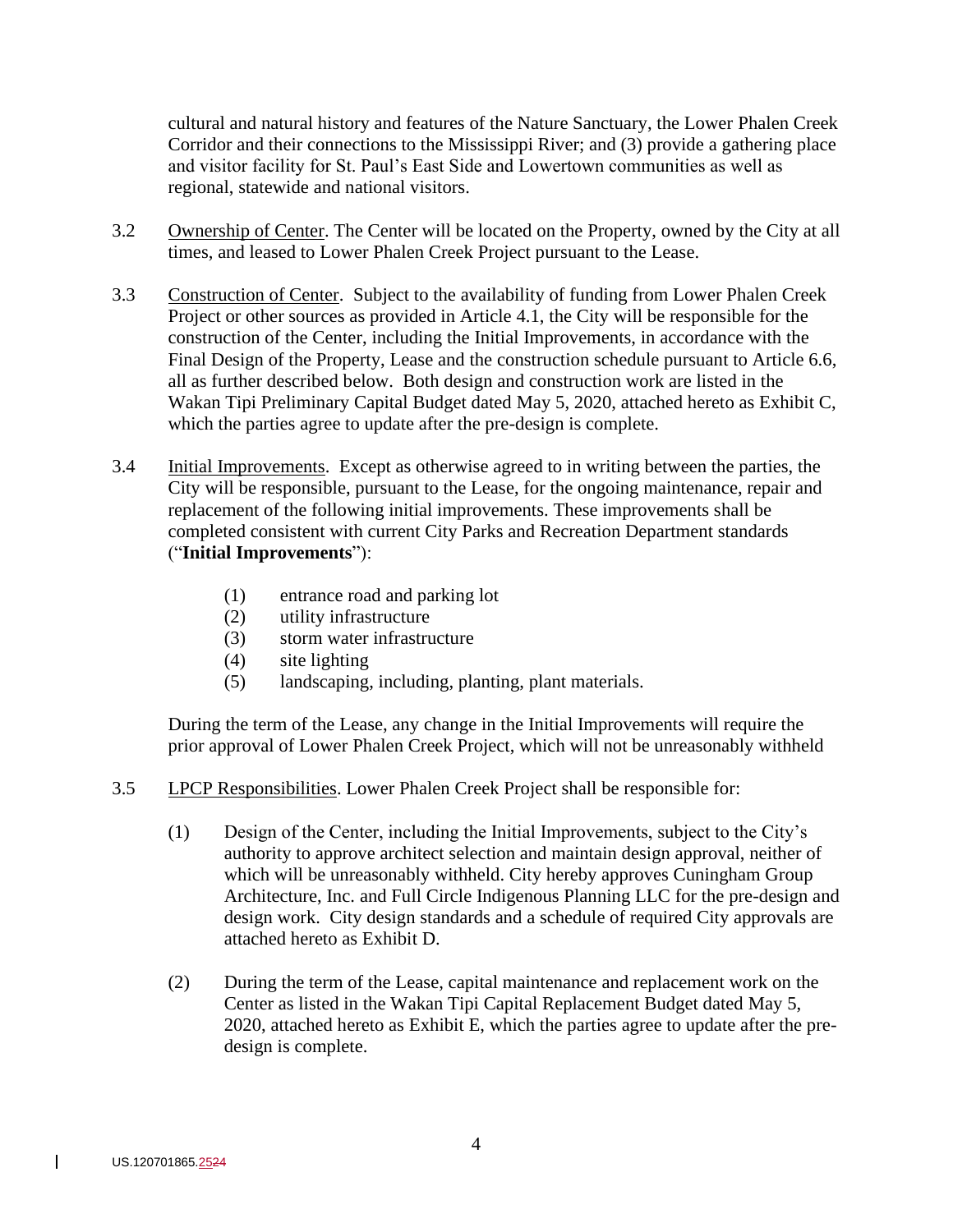- (3) During the term of the Lease, operating the Center which includes the work listed in the Wakan Tipi Operating Budget Projection dated May 5, 2020 attached hereto as Exhibit F. The City will not impose any additional costs or fees, such as administrative fees or management fees, to be paid to the City with respect to the management or maintenance of the Center. Lower Phalen Creek Project may propose an adjusted budget for the first year of operation prior to the commencement date of the Lease.
- (4) During the term of the Lease, staffing and programming in the Center, consistent with its mission, offering exhibits, programs, tours, workshops and classes to the public and visitor amenities which may include food, retail and other park visitor amenities consistent with park purposes and Metropolitan Parks and Open Spaces Systems generally applicable requirements.
- 3.5 Future Development. Any proposals for additional improvements or expansion of the Project during the term of this Agreement must be by amendment, signed by both parties and the party requesting such improvements or expansion will be responsible for any additional financing required unless otherwise agreed to in the written amendment.

# ARTICLE IV PROJECT FUNDING

- 4.1 Center Construction. Based on pre-design, Lower Phalen Creek Project has an estimated design, engineering and construction budget of approximately \$6.7 Million for the Project. Lower Phalen Creek Project shall be responsible for securing said funds from public and private sources, consistent with this Agreement. Any additional mitigation costs resulting from building placement partially or entirely off of the slab will be an additional cost to be paid from funds secured by Lower Phalen Creek Project. In order for the City to begin construction of the Project, Lower Phalen Creek Project must have 100% of the estimated construction cost, based on the Final Design of the Property, less the State grant funds, available to it in the form of cash or executed agreements as required by Minn. Stat. Section 16A.695, subd. 6.
- 4.2 Operating Budget. In order for the City to authorize Lower Phalen Creek Project to begin occupancy of the Property, there must be an estimated balanced budget for the first year of operation of the Center, and Lower Phalen Creek Project must have 100% of the estimated revenue for the first year, other than revenue reasonably expected to be generated by operations of the Center, available to it in the form of cash or executed agreements. All revenue raised by and for the Center for this purpose will be owned and managed by Lower Phalen Creek Project.
- 4.3 Unanticipated Project Costs.
	- (1) If there are unanticipated expenses for soil remediation, or other problems related to the condition of the Property that would prohibit its use as described in Section 3.1 of this Agreement unless corrected, both the City and Lower Phalen Creek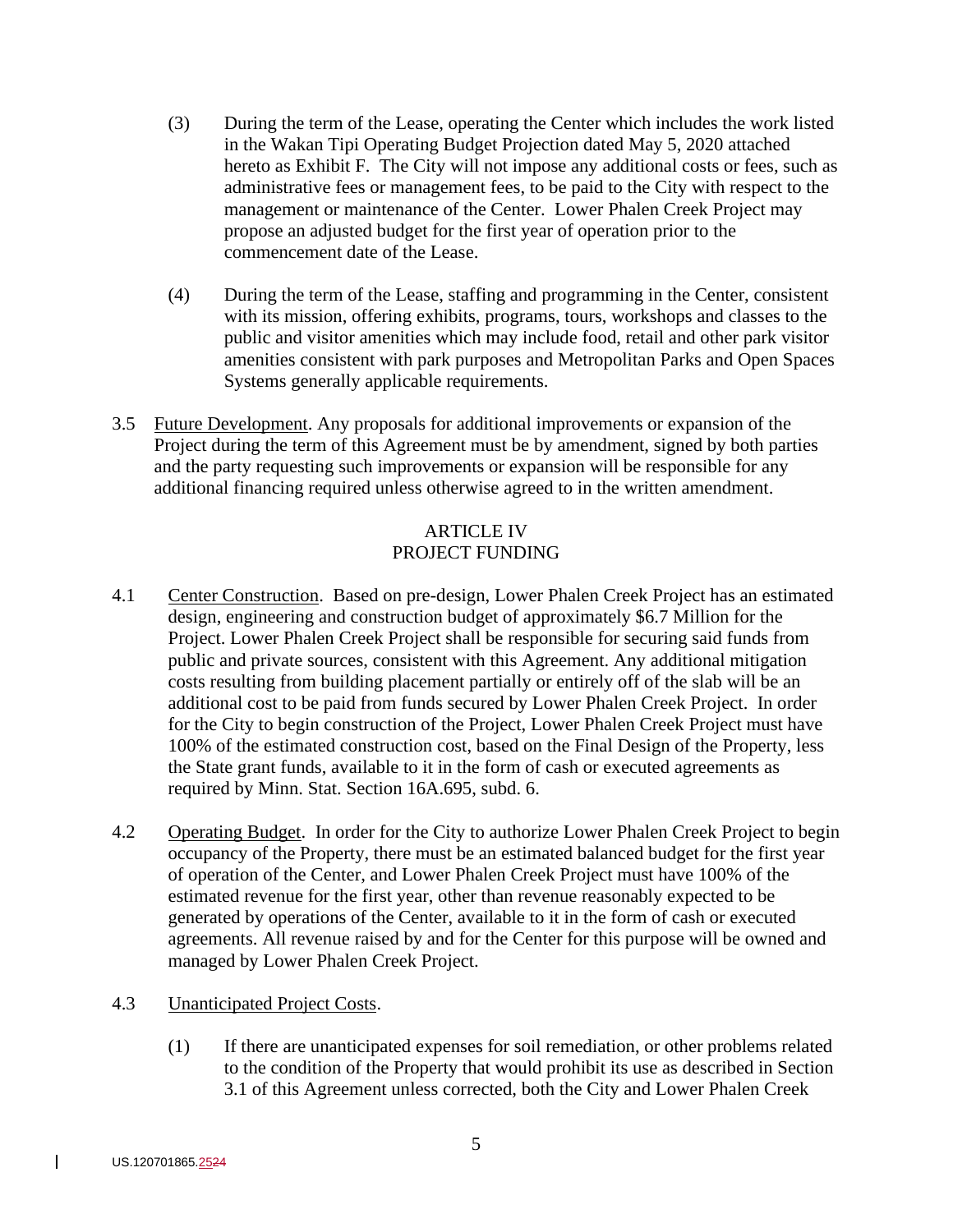Project will actively work together in good faith to seek and obtain funding from any appropriate sources, public or private, to address the problems in a manner that allows the Project to proceed. Failure to obtain the necessary funding under this section by October 31, 2022 will result in termination of this Agreement.

- (2) If, during construction of the Project, the available Project funding is not sufficient to complete the Project as designed, parties may after consulting with each other: 1) seek additional funds to meet increased costs; 2) amend the Project scope to reduce costs; or 3) if neither of those options are successful within six (6) months after discovering the shortfall, terminate the Project, repay the State grant based on the terms required by the State Grant Agreement and return any remaining escrowed money to Lower Phalen Creek Project.
- (3) Nothing herein obligates the City to provide additional funding for the Project.

# ARTICLE V LEASE REQUIREMENTS

- 5.1 State Program. The State of Minnesota has authorized a grant of \$3,000,000 to be given to the City from the Metropolitan Council to predesign, design, construct, furnish and equip the Center for programs that the City determines meet regional and city park purpose requirements (the "**State Program**"). In order to carry out the State Program, the parties will enter into the Lease, which will be a lease-use agreement complying with the provisions of the State Program enabling legislation, Minnesota Statutes Section 16A.695, and the rules, regulations, and orders issued pursuant thereto. The parties endeavor to negotiate the Lease in good faith and finalize the terms thereof as soon as reasonably practical. The City shall use the grant proceeds to pay for the Project construction costs and other eligible project expenses as agreed with Lower Phalen Creek Project.
- 5.2 Use Restrictions. Pursuant to the Lease, the City may reasonably restrict the activities undertaken as part of the Center to those consistent with its location on and adjacent to metropolitan parkland. Subject to this provision and Article 3.5 of this Agreement, and with the written approval of the City, Lower Phalen Creek Project may sublease portions of the Center for uses consistent with these Metropolitan Council -authorized parkland uses.
- 5.3 Rent. No rent other than paying for capital maintenance and replacement costs and operating costs will be due or paid under the Lease in consideration of the funding Lower Phalen Creek Project is providing as part of the Project.
- 5.4 Term. To the extent allowed under the State Program requirements described above in Article 5.1, the Lease shall have an initial term and an initial renewal term for the number of years mutually agreed to as set forth in the Lease, subject to all of the terms required by Minn. Stat. §16A.695, subd. 2. The Lease will require Lower Phalen Creek Project to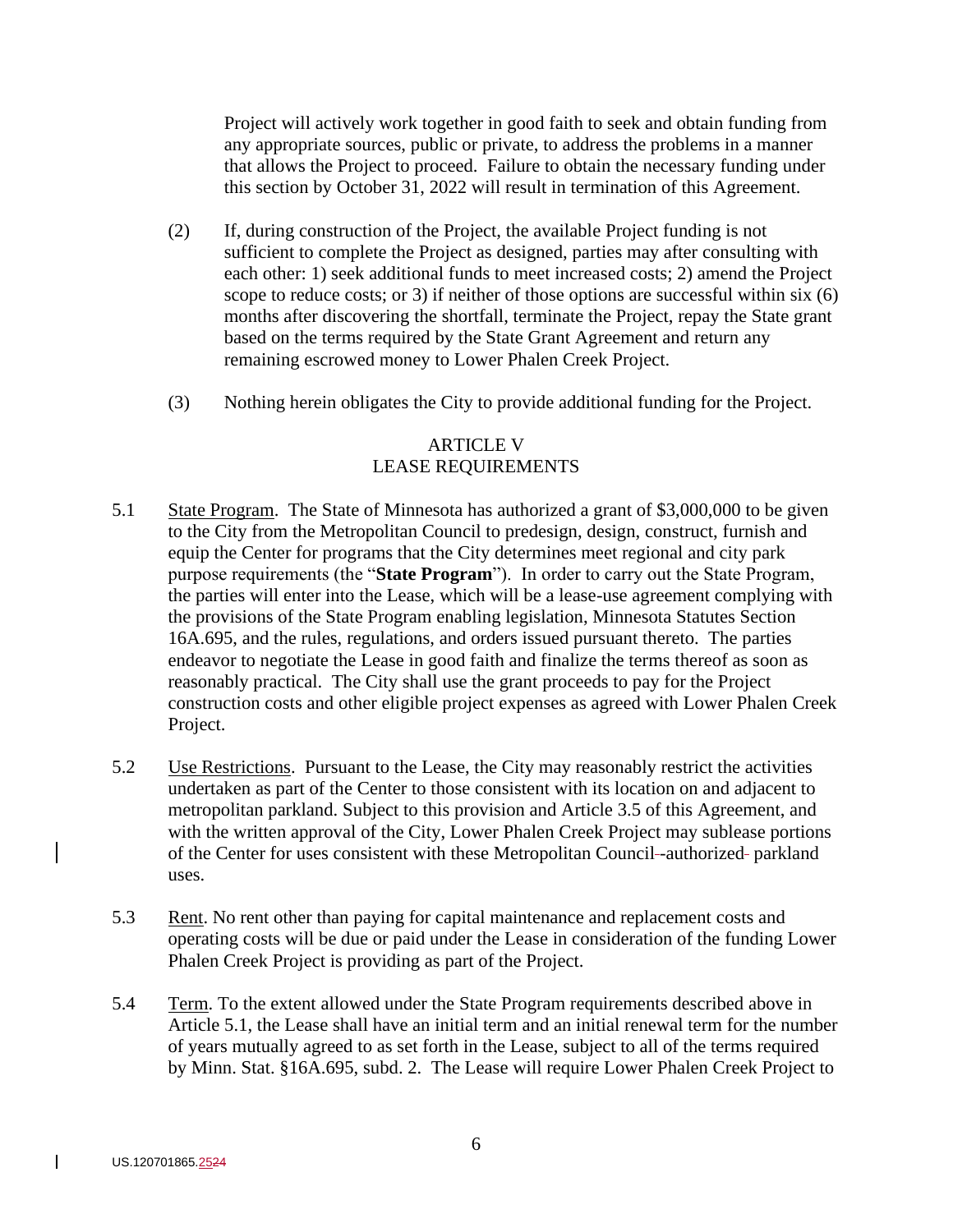provide information regarding the use and operation of the Center at least annually to the City, including an operating budget, to allow City oversight.

## ARTICLE VI DESIGN, COMMUNITY ENGAGEMENT, AND CONSTRUCTION

- 6.1 Design and Construction Responsibility. Under Chapter 7A of the City's Administrative Code, the Department of Parks and Recreation is responsible for the design of all parks, parkways, trails and public grounds. The City is ultimately responsible for the project management of design and construction of the entire property. All City approvals required under this Agreement must be in writing and submitted to Lower Phalen Creek Project within 15 days of approval request.
- 6.2 Parties' Design Roles. Lower Phalen Creek Project will be responsible for the design of the Center and may hire a consultant as a Project Cost to provide architectural and engineering documents for the design and construction of the Center. The City will retain ultimate authority to approve the Final Design of the Center, which approval will not be unreasonably withheld. The parties acknowledge the City has previously approved the project architect. Prior to sending out bid packages, the City and Lower Phalen Creek Project will consult on the contents of the final bid package, including the plans and specifications. The City shall reasonably consider incorporating Lower Phalen Creek Project's comments in the final bid plans and specifications.
- 6.3 Community Engagement. The design of the Center and its component parts has been and will continue to be informed by input from the community and interested stakeholders through a community engagement process. The community engagement process will be led by Lower Phalen Creek Project and will be planned and overseen by a committee with representatives from Lower Phalen Creek Project, the City, and other community representatives as may be identified through the community engagement process.
- 6.4 City Expenses. The City will be compensated \$50,000 for design  $\&$  construction staff time on the Project, plus reimbursement for City landscape-design staff at an hourly rate of \$140.00, such additional reimbursement not to exceed an aggregate amount determined by the parties at the time the contract is let to the general contractor.
- 6.5 Center Construction. Construction of the Center will be performed by the City, subject to the provisions below.
	- (1) The Project will be bid by the City pursuant to Minn. Stat. § 471.345. During the bidding of the work, the City will regularly, on at least a weekly basis, consult with Lower Phalen Creek Project.
	- (2) The Lease will include the anticipated completion date for the Center to be determined pursuant to Article 6.6 below, but the actual required completion date will be incorporated into the construction contract. In addition, the construction contract will require that all change orders be approved by City and Lower Phalen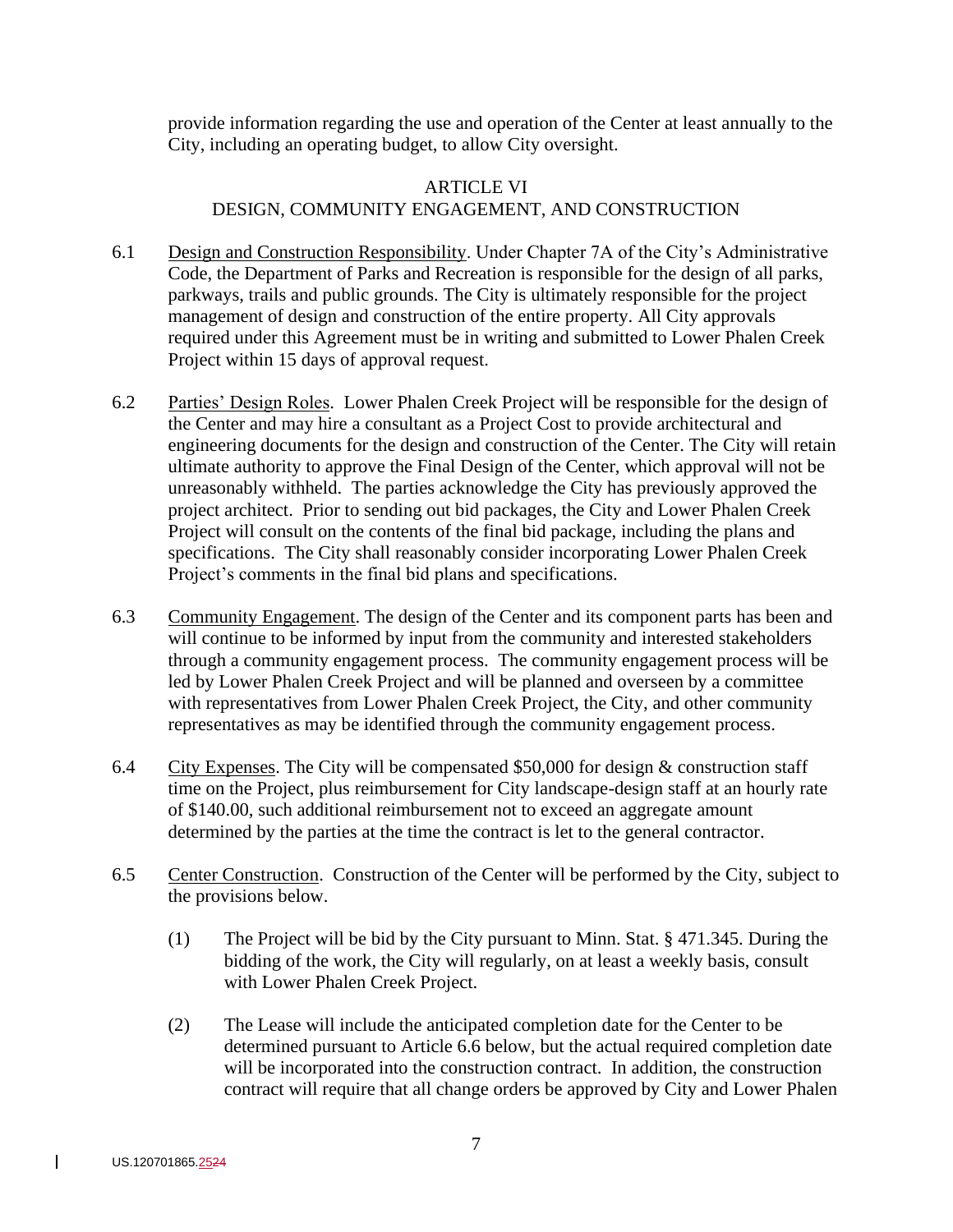Creek Project and will set forth requirements for prevailing wages, insurance and bonding by contractors, and access to the Property for construction purposes.

- (3) The City will be responsible for administering the construction contract. Lower Phalen Creek Project may hire a construction advisor, as a Project Cost paid from funds raised by Lower Phalen Creek Project, to advise it during design and construction and provide quality control reviews during construction. All contractor pay applications must be reviewed and approved by the Project architect and by Lower Phalen Creek Project's representative, not to be unreasonably withheld, and by the City. Lower Phalen Creek Project will compile all draw requests and send them to the City team (and the appropriate State representatives to the extent required by the State to receive State grant funds) for review and approval, not to be unreasonably withheld. All draws will be disbursed pursuant to a customary disbursing agreement among a mutually acceptable title company, the City, Lower Phalen Creek Project and, if the State so requires, the State.
- 6.6 Schedule. Within 30 days after the full fundraising for the Project Costs has been secured, the parties will update the schedule for the design of the Center, commencement and completion of the Initial Improvements, and commencement and completion of the Center. The construction contract will include further milestones for the construction schedule for the Center.
- 6.7 Furnishings and Equipment. To the extent needed for programming purposes, Lower Phalen Creek Project shall be responsible for providing all furnishings, appliances, audio visual equipment, window treatments, and interior signage for the Center pursuant to the Lease as Project Costs and will comply with the design guidelines in Exhibit D. All other equipment will be included as part of the construction contract, including but not limited to the following: HVAC, mechanical, plumbing, and low voltage wiring.

### ARTICLE VII EVENTS OF DEFAULT

- 7.1 City Defaults. The occurrence of any of the following shall constitute a "Default" by the City under this Agreement:
	- (1) Failure of the City to enter into the Lease with Lower Phalen Creek Project within sixty (60) days after its approval by the State of Minnesota.
	- (2) Failure to bid out the construction of the Project within three (3) months after acceptance of State grant funds.
	- (3) Failure of the City to observe or perform any other covenant or obligation under this Agreement, and, to the extent such failure is susceptible to cure, City fails to cure, correct or remedy such failure within 30 days after the receipt of written notice thereof provided, however, that if the nature of the failure is such that it

 $\mathbf{I}$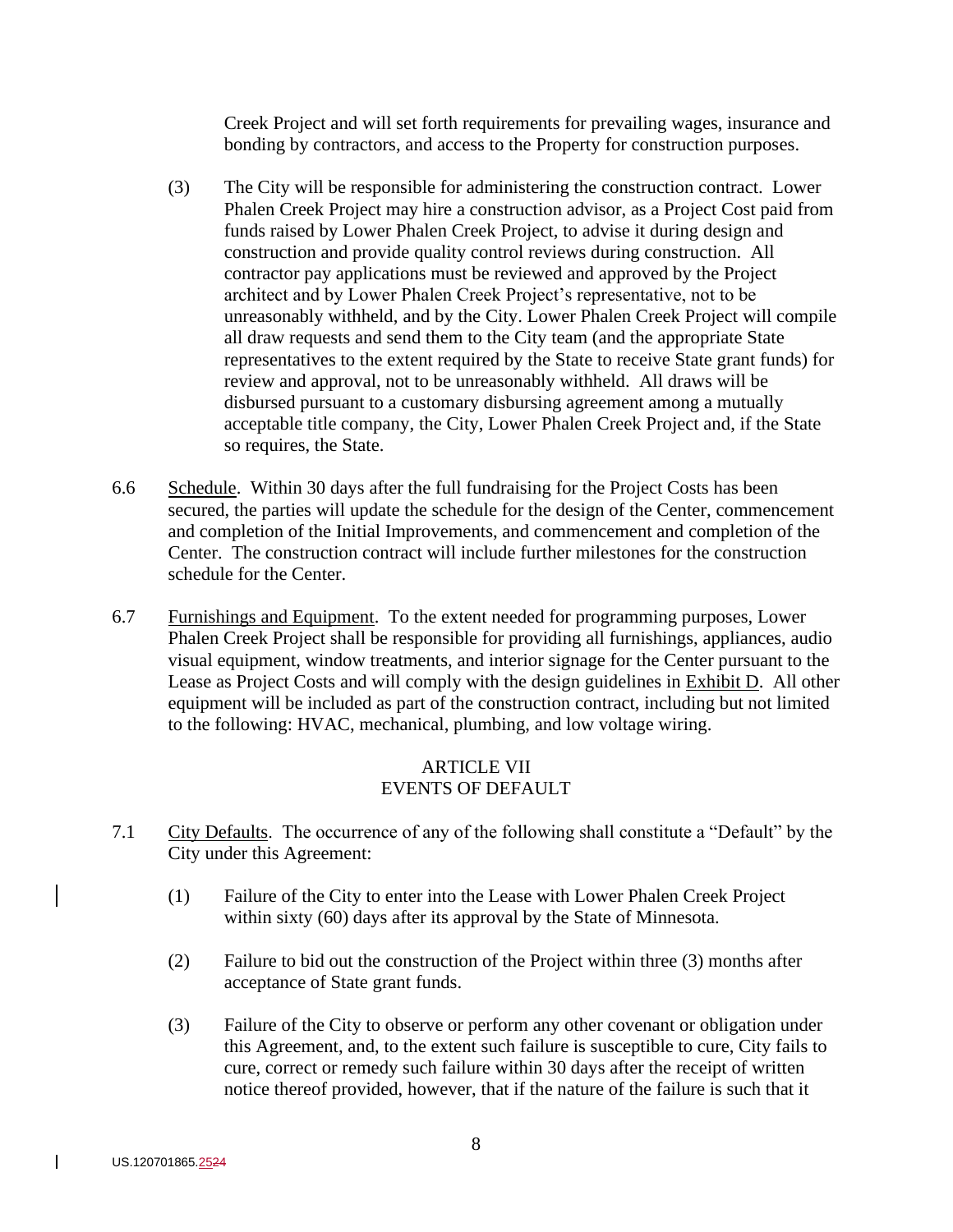cannot reasonably be cured within the thirty-day period, then the thirty-day period will be extended for the length of time reasonably required (but not in excess of an additional ninety days) to complete such cure if the City promptly commences to cure such default within the thirty-day period and thereafter diligently prosecutes the cure to completion.

- 7.2 LPCP Defaults. The occurrence of any of the following shall constitute a "Default" by Lower Phalen Creek Project under this Agreement:
	- (1) Failure to maintain the nonprofit status of Lower Phalen Creek Project, and such failure is not be cured within thirty (30) days after written notice of such failure from the City.
	- (2) Failure to obtain the required Project funding set forth in Article 4.1 by October 31, 2022.
	- (3) Failure to enter into a Lease with the City within sixty (60) days after its approval by the State of Minnesota.
	- (4) Failure of Lower Phalen Creek Project to observe or perform any other covenant or obligation under this Agreement, and, to the extent such failure is susceptible to cure, Lower Phalen Creek Project fails to cure, correct or remedy such failure within 30 days after the receipt of written notice thereof provided, however, that if the nature of the failure is such that it cannot reasonably be cured within the thirty-day period, then the thirty-day period will be extended for the length of time reasonably required (but not in excess of an additional ninety days) to complete such cure if Lower Phalen Creek Project promptly commences to cure such default within the thirty-day period and thereafter diligently prosecutes the cure to completion.

#### ARTICLE VIII **TERMINATION**

- 8.1 Mutual Consent. This Agreement may be terminated at any time by mutual consent of the parties.
- 8.2 For Cause. This Agreement may be terminated for cause in the event either party has a Default listed in Article 7 above that has not been cured. The party seeking termination must give written notice of the nature of the default, and the time, if any, to cure.
- 8.3 Failure to Obtain Additional Funding. To the extent provided in Article 4.3, either party may give notice to the other of intent to terminate this Agreement, in which event this Agreement will terminate within thirty (30) days of such notice.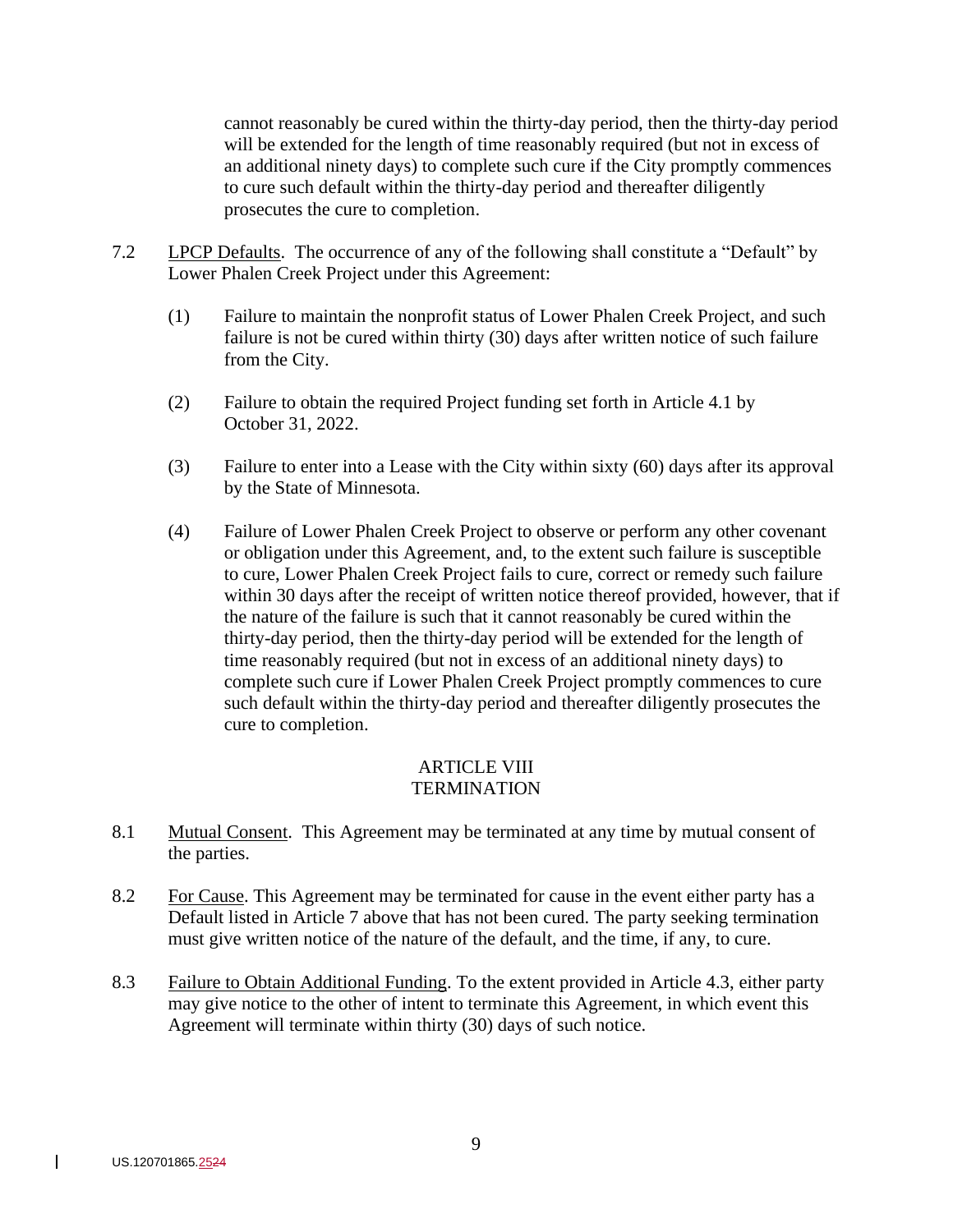#### ARTICLE IX **MISCELLANEOUS**

- 9.1 Conflicts of Interest. No member of the governing body of Lower Phalen Creek Project shall have any financial interest, direct or indirect, in this Agreement or any contract, agreement, or other transaction contemplated to occur or be undertaken to effect the purpose of this Agreement.
- 9.2 Notices and Demands. Any notice under this Agreement by either party to the other shall be sufficiently given when it is sent by registered or certified mail, postage prepaid, return receipt requested, and addressed to:

| LOWER PHALEN CREEK PROJECT      | CITY OF SAINT PAUL           |
|---------------------------------|------------------------------|
| <b>ATTN: Executive Director</b> | Parks and Recreation         |
| 804 Margaret Street             | 25 West 4th Street, Ste. 400 |
| Saint Paul, Minnesota 55106     | Saint Paul, Minnesota 55102  |
|                                 | Attn: Director               |

- 9.3 Law Governing. This Agreement will be governed and construed in accordance with the laws of the State of Minnesota and any litigation will be venued in the Ramsey County District Court.
- 9.4 Independent Contractors. Nothing in this Agreement is intended to or should be construed as creating a joint venture or partnership among or between the parties.
- 9.5. Assignment. This Agreement may not be assigned without consent of the parties and any attempt to assign it without consent will be void.
- 9.6 Counterparts. The parties may sign this Agreement in counterparts, each of which constitutes an original, but all of which together constitute one instrument.
- 9.7 Electronic Signatures. The parties agree that the electronic signature of a party to this Agreement be valid as an original signature of such party and shall be effective to bind such party to this Agreement. The parties further agree that any document (including this Agreement and any attachments or exhibits to this Agreement) containing, or to which there is affixed, an electronic signature shall be deemed (i) to be "written" or "in writing," (ii) to have been signed and (iii) to constitute a record established and maintained in the ordinary course of business and an original written when printed from electronic files. For purposes hereof, "electronic signature" also means a manually signed original signature that is then transmitted by any electronic means, including without limitation a faxed version of an original signature or an electronically scanned and transmitted version (e.g. via PDF) of an original signature. Any party's failure to produce the original signature of any electronically transmitted signature shall not affect the enforceability of this Agreement.

## [SIGNATURE PAGES FOLLOW]